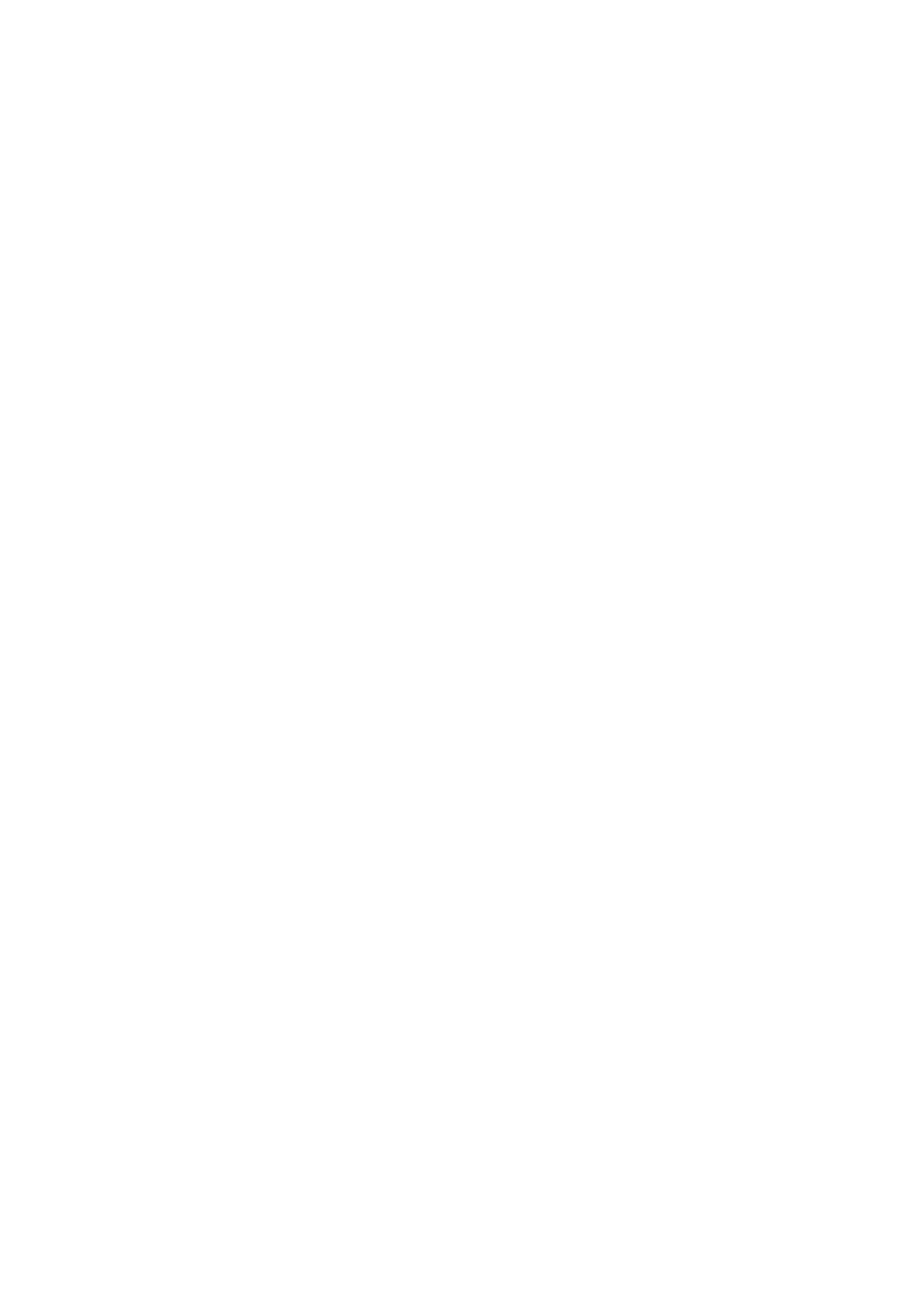#### **Document Info**

| <b>Technical</b><br>Documentation |
|-----------------------------------|
|-----------------------------------|

| Title:           | Brief Description of the RS92 GRUAN Data Product<br>$(RS92\text{-}GDP)$ |  |
|------------------|-------------------------------------------------------------------------|--|
| Topic:           | Data product                                                            |  |
| Authors:         | Franz Immler and Michael Sommer                                         |  |
| Publisher:       | <b>GRUAN Lead Centre, DWD</b>                                           |  |
| Document type:   | Technical document                                                      |  |
| Document number: | GRUAN-TD-4                                                              |  |
| Page count:      | 17                                                                      |  |
| Version / date:  | $1.1.78 / 2011 - 12 - 07 15:13:02$                                      |  |

### **Abstract**

The GRUAN Lead Centre has developed a data product for the Vaisala RS92 radiosonde that includes raw data, bias-adjusted data, and uncertainty estimates. The raw data are read from the original DigiCora III data base files and are corrected for known systematic biases. The uncertainty of temperature, humidity and wind is calculated from estimates of the calibration uncertainty, the uncertainty of the bias correction and statistical noise. For each observational data point in a sounding, the uncertainty is given. The product is stored in a NetCDF file that is briefly described in this document.

This version of the document (1.1) describes the release version 1 of the RS92 GRUAN data product (RS92-GDP) that is in operational use since 12 August 2011.

#### **History**

| Version | <b>Author</b>  | <b>Description</b>                                                                                                  |
|---------|----------------|---------------------------------------------------------------------------------------------------------------------|
|         | Michael Sommer | Reviewed version with optimisation of structure and several<br>additions of content                                 |
|         | Franz Immler   | <i>First version</i> of this technical document describing RS92<br>GRURAN data product (RS92-GDP) release version 1 |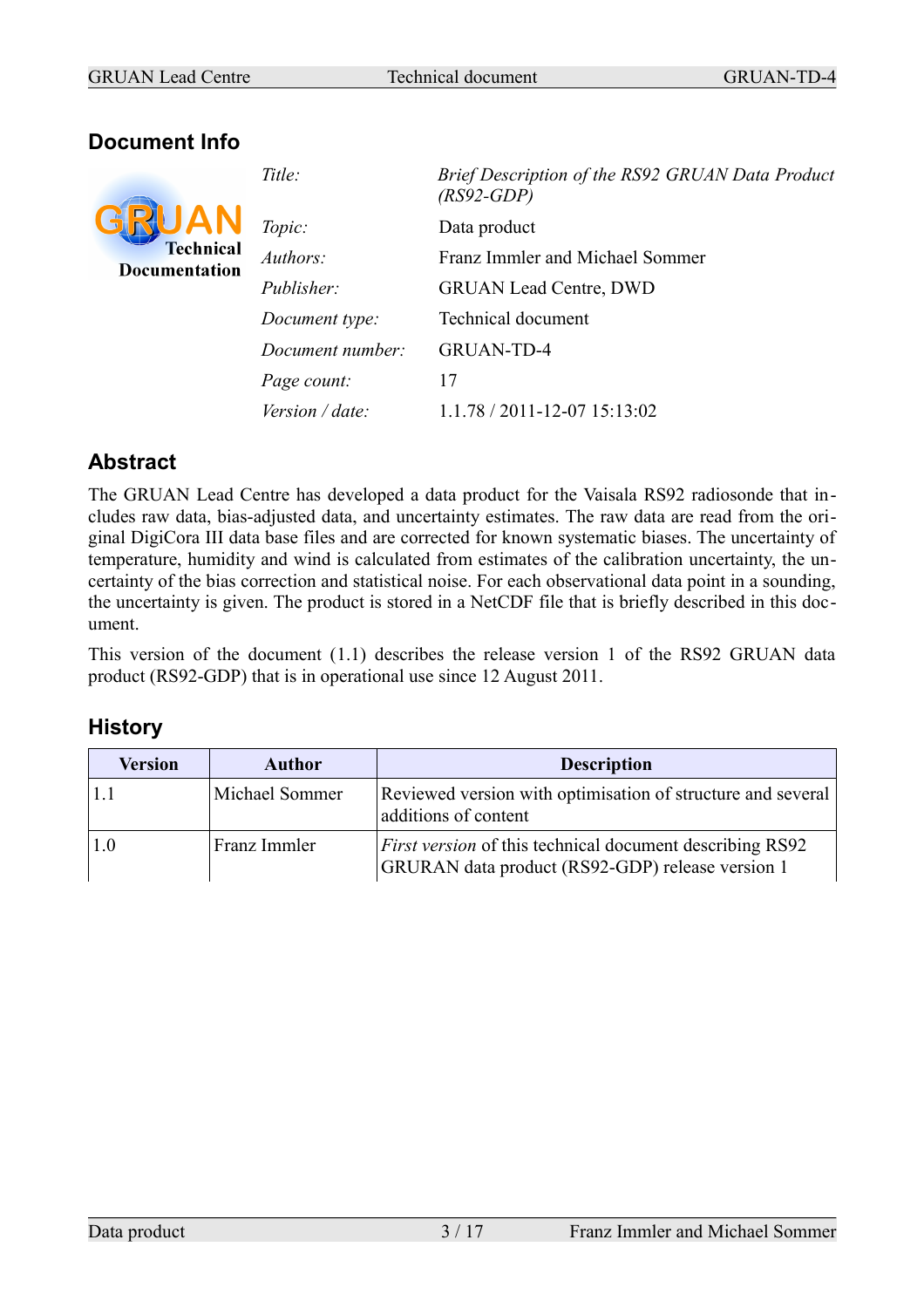# **Table of Contents**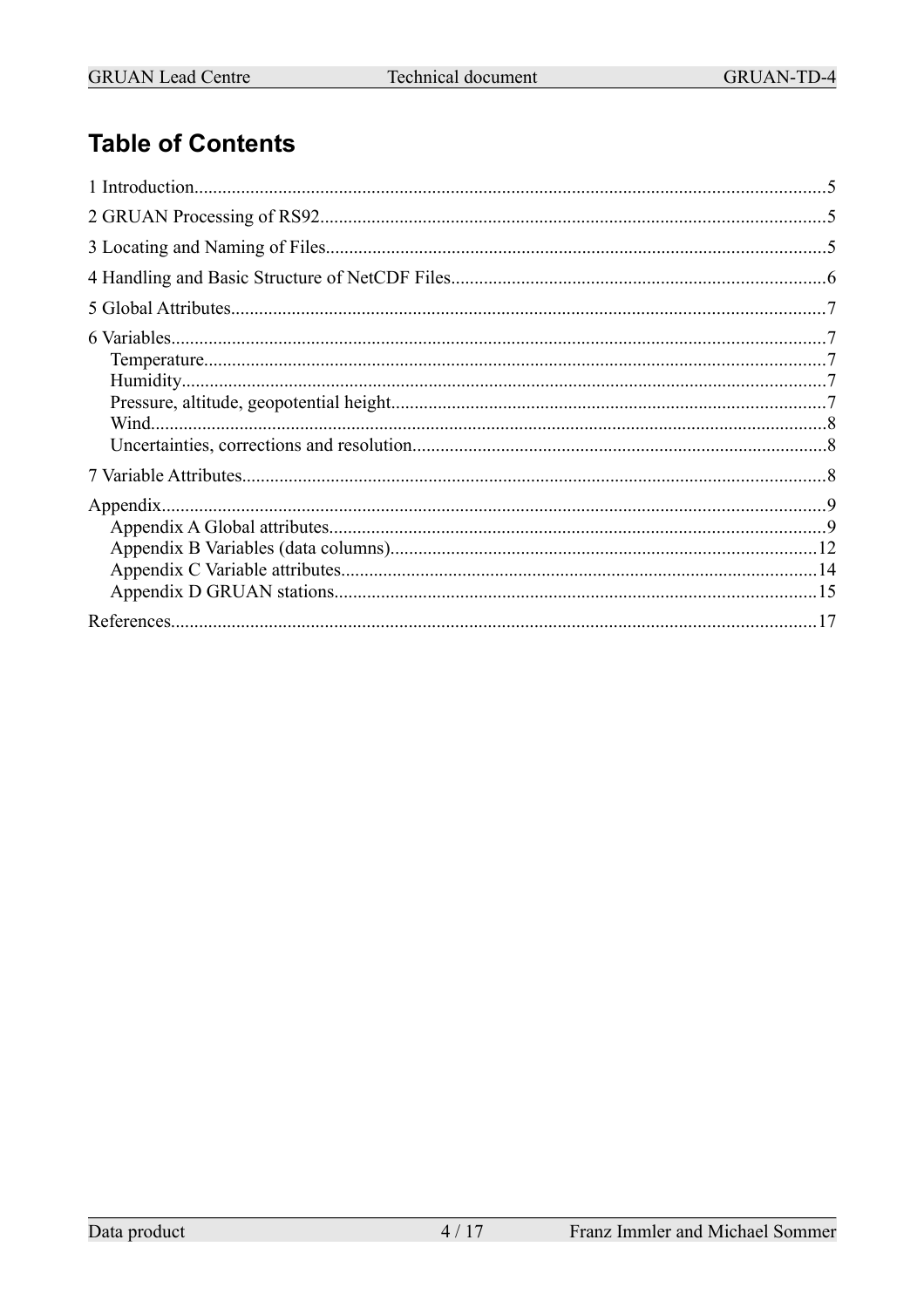# **1 Introduction**

For use within the GCOS Reference Upper Air Network (GRUAN), a data product has been developed based on measurements of temperature, humidity, wind and pressure by the Vaisala RS92 radiosonde. This GRUAN data product includes raw, calibrated measurement data (RAWPTU) and uses specific bias corrections developed by the GRUAN Lead Centre. By providing a comprehensive uncertainty analysis, it meets GRUAN requirements as a reference data product [Immler et al., 2010]. The uncertainty is calculated following recommendations of the "Guide for expressing uncertainty in measurement" [GUM, 2008]. The total uncertainty is assessed from estimates of the calibration uncertainty, the uncertainty of the corrections, and the statistical standard deviations. Corrections are applied to obtain data that are free of bias, to the extent of our current knowledge.

# **2 GRUAN Processing of RS92**

A software tool written by the GRUAN Lead Centre supports the collection procedure, in particular for launches with a complex configuration, such as dual or multiple sonde launches or launches using instrumentation to measure different parameters [see GRUAN TD-3, Sommer 2011b].

All meta-data are stored in the GRUAN meta data-base (GMDB) and all raw data are stored in a file archive at the GRUAN Lead Centre. The GRUAN data processing is started as soon as all metadata and raw data for a radiosonde launch are available. The processing is based on the raw data contained in the DigiCora III database files (\*.dc3db). The first step converts these files into NetCDF files, containing the exact same information as the original files. The raw PTU data are read from the table *FRAWPTU*, the GPS position data from the table *GPSDCC\_RESULT*. The raw data are then recalibrated based on the applicable ground checks. The GRUAN processing applies the ground check correction to the temperature and pressure readings during the ground check, it does not apply the ground check correction to the humidity readings during the ground check. The profiles are corrected for known systematic biases and in that process the overall uncertainty is calculated. Data are smoothed where necessary and random uncertainties are calculated. In a last step, the data are smooth with a digital filter with a cut-off frequency  $f_c$ , which is specific for each measurement parameter. The time resolution, which is defined by  $1/f_c$ , is provided in the attributes for each variable. The resolution of the product data is again given in the original time step of 1 s.

The processing steps for each measurement parameter are briefly described in chapter [6.](#page-6-0)

# <span id="page-4-0"></span>**3 Locating and Naming of Files**

The contents of this chapter are also published in GRUAN-TD-1, chapter 2.1 [Sommer, 2011a]. GRUAN data files are published on a ftp server at NCDC [\(ftp://ftp.ncdc.noaa.gov/pub/data/gruan\)](ftp://ftp.ncdc.noaa.gov/pub/data/gruan).

The directory structure separates GRUAN data files by product, version, site and year:

- *processing/* Processed GRUAN data
	- *level<level number>/* Data level, here *level2* (see below)
		- *<product code>/* Product code, here *RS92-GDP* (RS92 GRUAN Data Product)
			- *version-<version number>/* Product version, here e.g. *version-001*
				- *<site code>/* Site code, e.g *CAB* for Cabauw (see appendix [D\)](#page-14-0)
					- *<year>/* Year of measurement, e.g. *2011*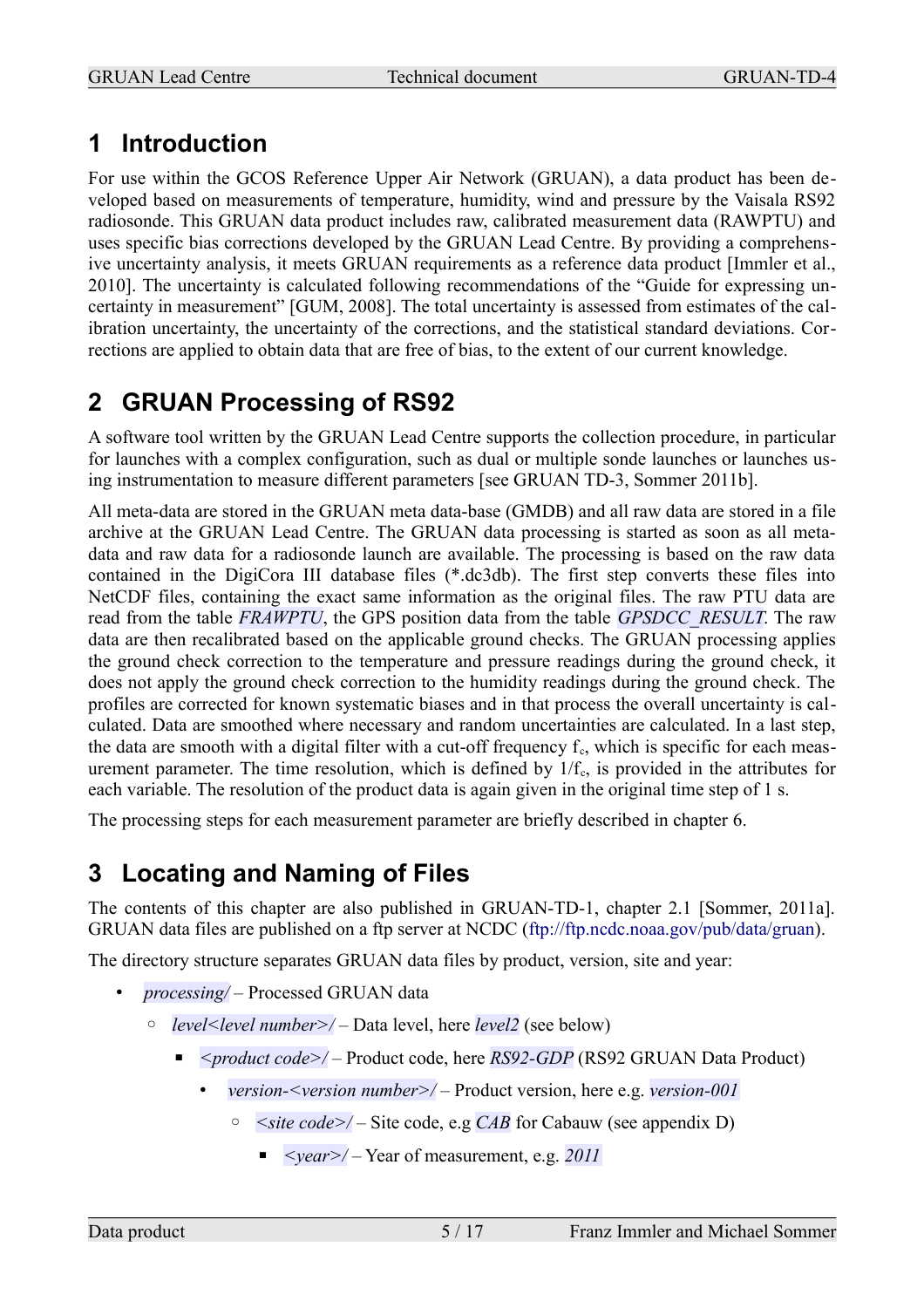The file name convention of the product files is the following:

**Convention:** SSS-MM-NN\_L\_<product name>\_VVV\_<date>\_<id>.nc **Example:** CAB-RS-01\_2\_RS92-GDP\_001\_20110203T120000\_1-000-001.nc

- *SSS* Code of station, e.g. CAB for Cabauw (see appendix [D\)](#page-14-0)
- *MM* Measurement system, e.g. RS for Radiosonde
- *NN* Number of measurement system e.g. 01 (first radiosonde system at Cabauw)
- *L* Data level
	- $\circ$  0 Original raw data (files)
	- 1 Preprocessed raw data
	- 2 Processed data from one measuring system
	- $\circ$  3 Best composite of several measuring systems
- *<product name>* Name of a GRUAN data product of arbitrary length, e.g. RS92-GDP
- *VVV* Version of data product, e.g. 001
- *<date>* Scheduled start time [UTC] of balloon in the format YYYYMMDD**T**hhmms (scheduled mostly means WMO required, e.g. 00, 06, 12, 18 UTC)
- $\bullet \quad \langle id \rangle$  Identification of the measuring event, here the format is: B-PPP-VVV:
	- $\circ$  *B* Number of balloon (in case several balloons were launched at the same time)
	- *PPP* Number of instrument/part at the balloon [*internal use only*], e.g. 001
	- *VVV* Version of submitted data, e.g. 001

## **4 Handling and Basic Structure of NetCDF Files**

All GRUAN data product files (GDP files) are provided in NetCDF format. This format has been developed by UNIDATA and software libraries to work with this format (e.g. for FORTRAN, C, JAVA, IDL, …) are widely available. See [www.unidata.ucar.edu/software/netcdf](http://www.unidata.ucar.edu/software/netcdf) for more options.

The GRUAN processing makes extensive use of this format and its capabilities to include metadata. Some common terms are explained here to help in understanding of the data products:

- **Global attributes** (see chapter [5\)](#page-6-1) Global attributes serve to store information (meta-data), which are relevant for the entire file. In case of this GDP files some groups of meta-data attributes are differentiated:
	- General information about the meta standard that has been used for GRUAN, i.e. the climate and forecasting meta data standard CF-1.4 [Eaton et al., 2009]
	- GRUAN details, which includes
		- measurement event (launch)
		- used instruments (sondes)
		- used processing software
		- status of overall quality
- **Variables** (see chapter  $6$ ) A list of variables are included in each NetCDF file. A variable is the same like a column of a table. Only one table is defined in a GDP file. Exactly one dimension (time [s]) is defined in case of RS92-GDP files.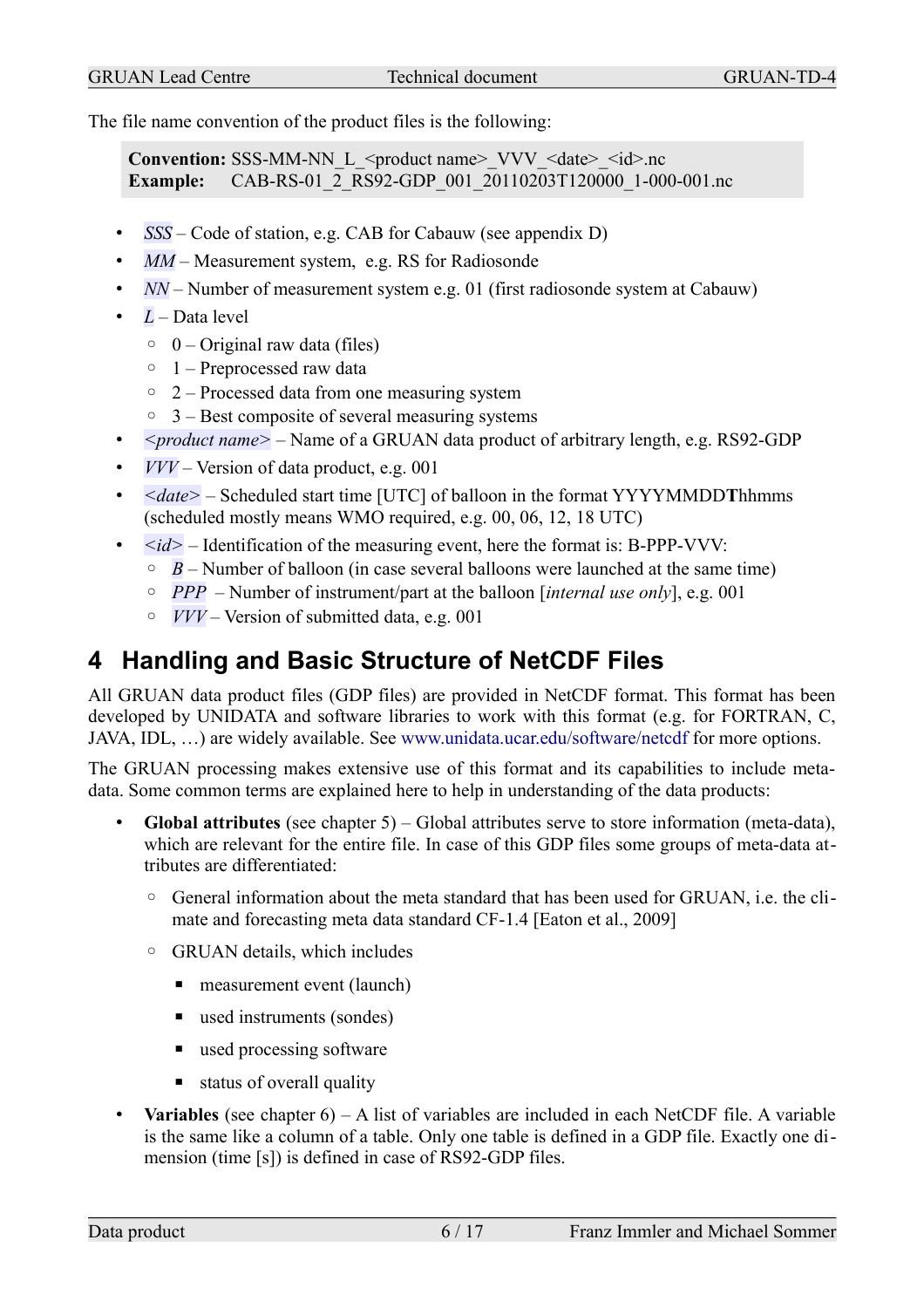• **Variable attributes** (see chapter [7\)](#page-7-0) – Describing meta-data (e.g. units) are attached to every variable (table column) which are named "variable attributes".

## <span id="page-6-1"></span>**5 Global Attributes**

The global attributes describe the data product, the time and location of the measurement, meteorological conditions at the ground, and software version of the ground station equipment, etc.

Global attributes are saved using the following format:

*g.<Category>.<AttributeName>*: value (always stored as string)

See appendix [A](#page-8-0) for a description of all global attributes.

## <span id="page-6-0"></span>**6 Variables**

Variables of the RS92 GRUAN data product are accompanied by an uncertainty estimate. Variables that do not have a corresponding uncertainty variable are not GRUAN compliant data and should be considered ancillary data. A list of all variables (table columns) is provided in appendix [B.](#page-11-0) A brief description of the major variables is given below.

Column name, description, unit and additional details are provided as attributes attached to each column. See chapter [7](#page-7-0) and appendix [C](#page-13-0) for a description of these attributes.

Radiosonde data are measured as a function of time, given in seconds from launch.

#### *Temperature*

The raw temperature data are corrected for radiation bias based on lab measurements obtained in Lindenberg, where the effect of solar radiation on the sensors was determined for different insolation, pressure, and ventilation conditions. An uncertainty analysis of these corrections are carried out based on assumptions on how well these conditions are known during ascent and how well the effect on the sensor can be evaluated. The uncertainty has a correlated (systematic) and a uncorrelated (random) component. The latter is determined from the the standard deviation with respect to the smoothed profile. Both components are given in extra variables (*u\_cor\_temp*, and *u\_std\_temp*, respectively).

### *Humidity*

The humidity data are corrected for solar radiation induced dry bias and temperature dependent time-lag. In addition an adjustment of the calibration at cold temperatures is carried out that was derived from comparisons to the Crygenic Frostpoint Hygrometer (CFH). This correction contributes to overall calibration uncertainty.

#### *Pressure, altitude, geopotential height*

The RS92 provides a pressure sensor as well as a GPS receiver that allows the retrieval of sonde's altitude from which the pressure can be derived using the hypsometric formula. Therefore the radiosonde provides redundant observations of the altitude and the pressure. The processing uses both measurements and calculates the variables in a consistent way. It uses the measured pressure in the lower levels and the GPS derived pressure of higher levels, determined by an analysis of the random noise in the pressure and the GPS.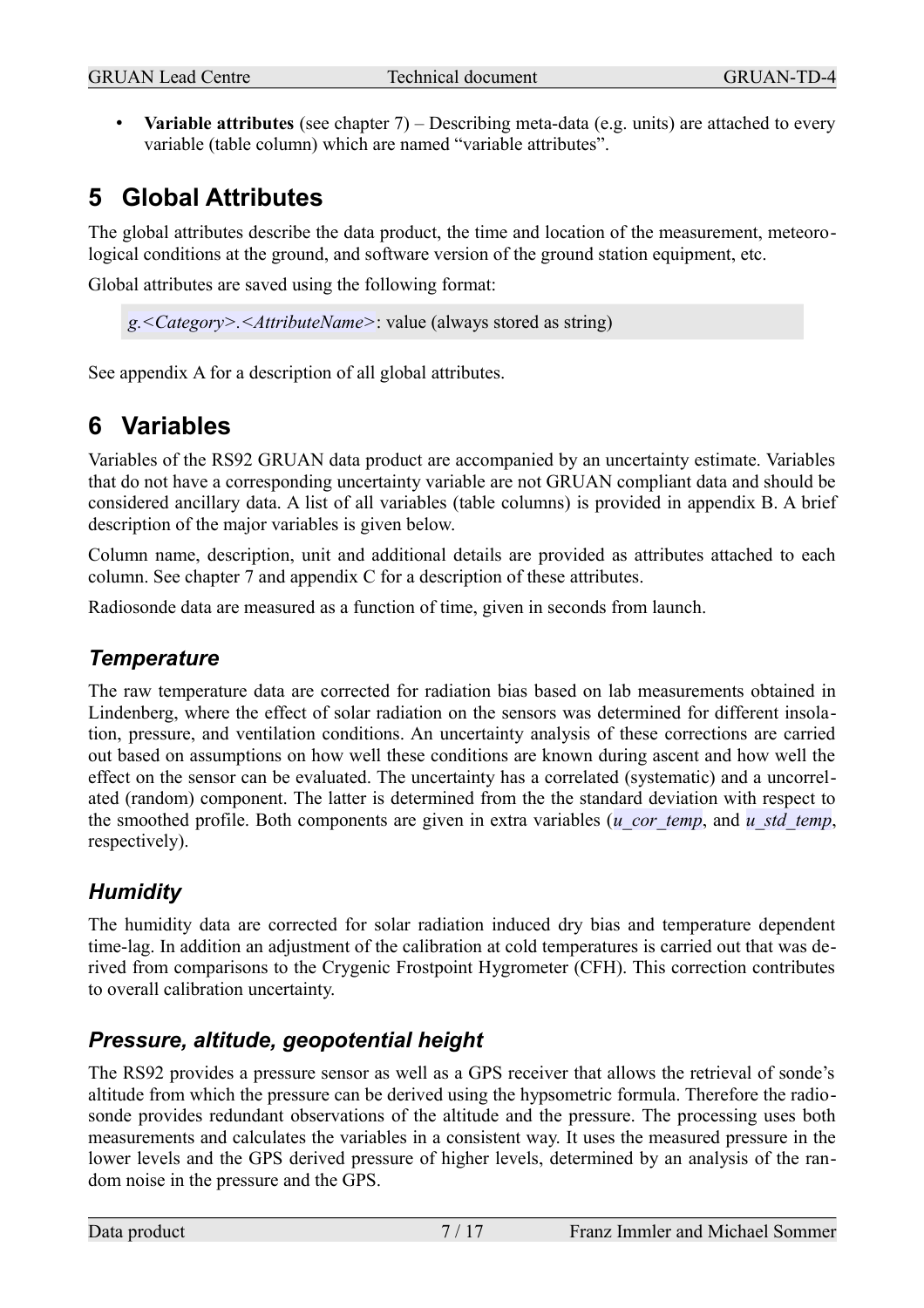#### *Wind*

The horizontal displacement of the radiosonde is given in the original table *GPSDCC\_RESULT* of the dc3db files. These data are smoothed by a digital filter using a cut-off frequency of 0.025 Hz (i.e. a smoothing over 40 s is applied). A statistical uncertainty is calculated from the noise in the signal that is assumed to arise from the pendulum motion of the radiosonde and from noise created by the GPS receiver itself. The zonal and meridional wind *u* and *v* given in the data table (see appendix [B\)](#page-11-0) are directly derived from the raw data without smoothing applied.

#### *Uncertainties, corrections and resolution*

For each measured variable (except latitude, longitude) the uncertainties are given in an extra column named *u\_<variable tag name>*. This uncertainty generally has a correlated and an uncorrelated component. The latter is determined as the uncertainty of the mean and therefore is dependent on the smoothing filter that was used. The uncertainty arising from the calibration and from a systematic effect is generally correlated over the entire signal range or at least over a range much larger than the given time resolution (attribute *g\_resolution*). To allow for propagation of the uncertainties through additional smoothing filters or averaging kernels that the data user may want to apply, the correlated uncertainty k and the standard deviation of the noise r are separately provided in extra columns for cases where both were considered of importance. If only one of the components was considered as important (pressure, altitude: correlated; wind: uncorrelated), this uncertainty is given in the uncertainty column. The attribute *g\_column\_type* indicates which uncertainty each of the uncertainty columns refer to.

To propagate the uncertainties through an averaging kernel c with  $2M+1$  elements  $c_M$  ..  $c_M$  which is normalized, i.e.  $\sum c_i = 1$  the following formulas should be used:

Correlated uncertainties:

Uncorrelated uncertainties:

$$
\bar{k}_{i} = \sum_{j=i-M}^{i+M} (c_{j}k_{i+j})
$$
\n
$$
\bar{r}_{i} = \sqrt{\sum_{j=i-M}^{i+M} (c_{j}r_{i+j})^{2}}
$$

the total uncertainty u of the average signal s is the geometric sum of the two:  $u = \sqrt{k^2 + r^2}$ 

The wind uncertainty is given as the uncertainty of the mean and is uncorrelated. To obtain the standard deviation r the column needs to be multiplied by  $f = \sqrt{T/T_{org}}$  where T is the resolution (given in the variables attributes) and  $T_{org}$  is the original resolution given in the global attributes. Generally all uncertainties and the variables themselves are correlated over a range of the order of the resolution (or smaller). In the case of relative humidity the time resolution varies with temperature. This is due to the temperature dependence of the time-lag parameter. To give the user an indication of the range over which the variable is correlated the estimated time resolution is given in an extra variable (*res\_rh*).

## <span id="page-7-0"></span>**7 Variable Attributes**

Standard column name, long column name, description (comment) and unit are given in the attributes attached to each column. Additional attributes are given for internal use. See appendix [C](#page-13-0) for a brief description of all possible variable attributes.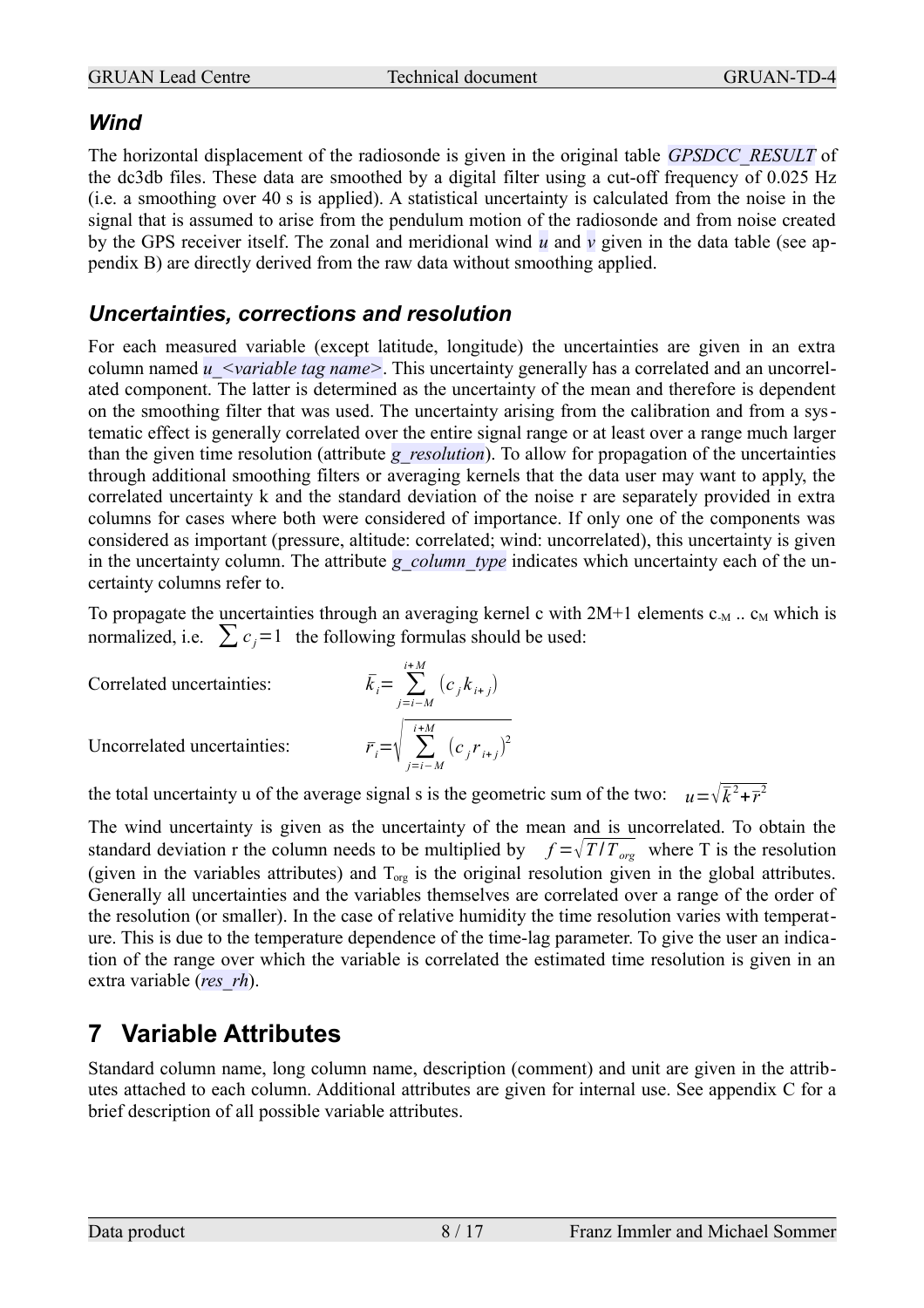# **Appendix**

### <span id="page-8-0"></span>*Appendix A Global attributes*

*Table 1: Global attributes saved in the GRUAN data product files*

| Category / .Attribute | <b>Example</b>                                                | <b>Description</b>                                                                                                      |  |
|-----------------------|---------------------------------------------------------------|-------------------------------------------------------------------------------------------------------------------------|--|
|                       | <b>CF</b> specific global attributes [see Eaton et al., 2009] |                                                                                                                         |  |
| Conventions           | $^{\circ}$ CF-1.4'                                            | Used convention $\rightarrow$ CF-1.4: NetCDF Climate<br>and Forecast CF Metadata Convention, Version<br>1.4, 2009-02-27 |  |
| title                 | 'RS92 GRUAN Data<br>Product (Version 1)'                      | Title of the data product                                                                                               |  |
| institution           | 'GRUAN Lead Centre<br>(Lindenberg, DWD,<br>Germany)'          | Institution, where the data file was created                                                                            |  |
| source                | 'RS92-SGP'                                                    | Source of measurement data – the instrument                                                                             |  |
| history               |                                                               | Sequence of processing steps                                                                                            |  |
| references            |                                                               | References to publications or documentations,<br>describing the data product.                                           |  |
| comment               |                                                               | Description of data product                                                                                             |  |

| <b>GRUAN</b> specific global attributes                                                                                                                  |                              |                                                                                                   |
|----------------------------------------------------------------------------------------------------------------------------------------------------------|------------------------------|---------------------------------------------------------------------------------------------------|
| $\rightarrow$ in the format g. < Category>. < AttributeName><br>: value (always stored as string)<br>g.Product.ID<br>: '15775'<br>$\rightarrow$ Example: |                              |                                                                                                   |
| <b>Product</b> (category)                                                                                                                                |                              | Several specific facts of this data product file.                                                 |
| .ID                                                                                                                                                      | 15775                        | [ <i>internal</i> use <i>only</i> ] – ID of product item from the<br>GRUAN meta data-base (GMDB). |
| .Code                                                                                                                                                    | 'RS92-GDP'                   | Code of data product (same as in the file name).                                                  |
| Name.                                                                                                                                                    | 'RS92 GRUAN Data<br>Product' | Name / title of data product                                                                      |
| .Version                                                                                                                                                 | 1                            | Version of data product (same as in the file<br>name).                                            |
| Level                                                                                                                                                    | 2                            | Level of data file (same as in the file name). $-$ see<br>chapter 3                               |
| .LevelDescription                                                                                                                                        |                              | Description of <i>Level</i>                                                                       |
| .History                                                                                                                                                 |                              | Sequence of processing steps                                                                      |
| References                                                                                                                                               |                              | References to publications or documentations,<br>describing the data product.                     |
| Producer.                                                                                                                                                |                              | Institution, where the data file was created                                                      |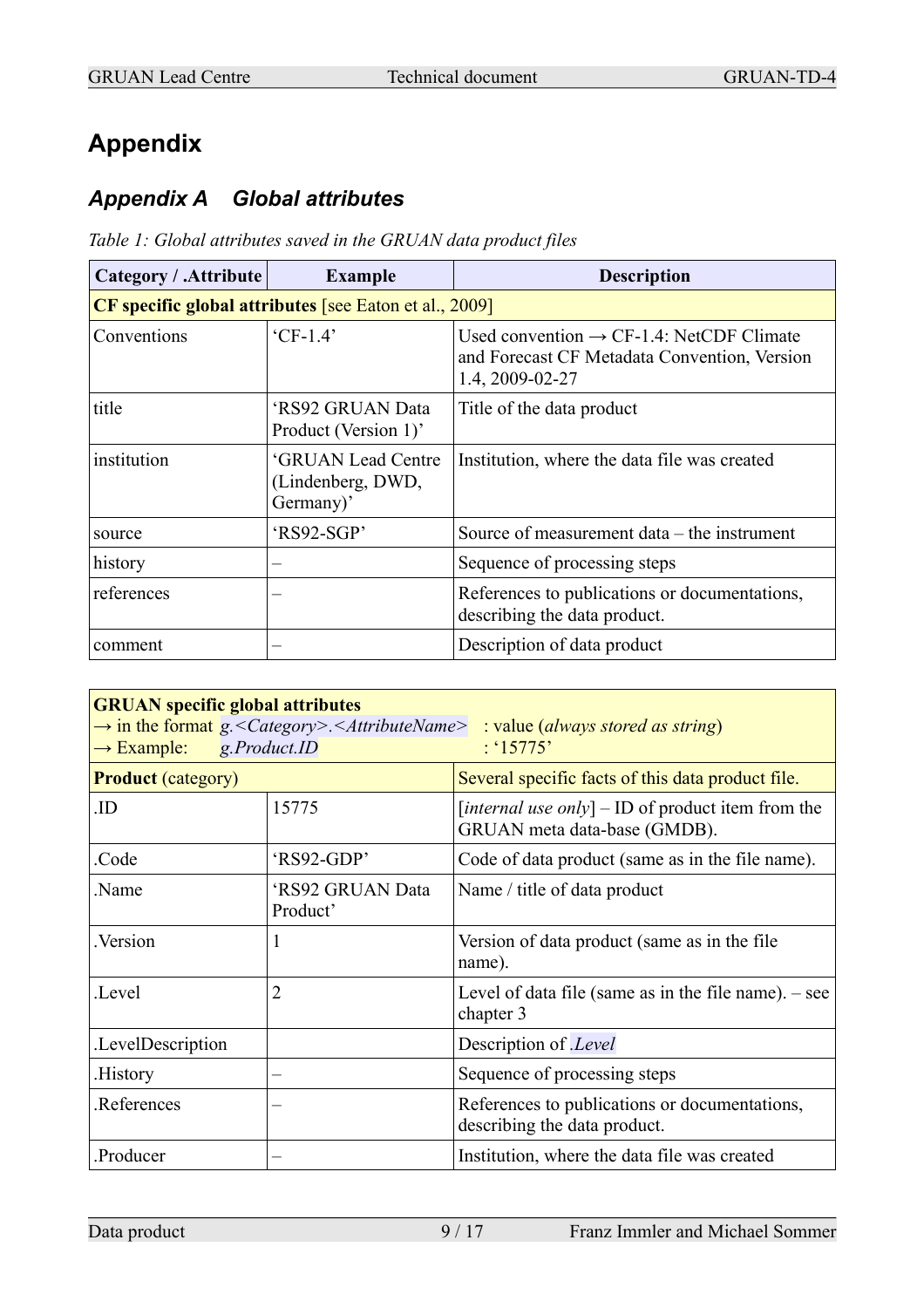| Category / .Attribute | <b>Example</b>                       | <b>Description</b>                                                                                                                                                                                                                                      |
|-----------------------|--------------------------------------|---------------------------------------------------------------------------------------------------------------------------------------------------------------------------------------------------------------------------------------------------------|
| .OrgResolution        | $(1.0 \text{ s} \times \text{time})$ | Original resolution of measurement with unit and<br>corresponding variable                                                                                                                                                                              |
| .Status               | 'Data approved'                      | Quality status of data file. Only status<br>Data approved will be published at NCDC.<br>Possibilities are:<br>Data approved – best (GRUAN stamp)<br>Data checked – some small issues<br>$Data$ – several issues<br>Garbage - Do not use this data!<br>٠ |
| .StatusDescription    |                                      | Long description of status                                                                                                                                                                                                                              |

| <b>General</b> (category) |                     | General facts of file and GRUAN site.                                                                                                   |
|---------------------------|---------------------|-----------------------------------------------------------------------------------------------------------------------------------------|
| .FileTypeVersion          | 0.7                 | Version of file type definition.<br>If the version has changed, it is possible that<br>attributes/variables have been added or removed. |
| .Timestamp                | 2011-12-01T09:09:49 | Date and time of file creation                                                                                                          |
| .SiteCode                 | 'LIN'               | GRUAN station code (see appendix D)                                                                                                     |
| .SiteName                 | 'Lindenberg'        | GRUAN station name (see appendix D)                                                                                                     |
| .SiteWmoId                | 10393               | WMO number of GRUAN site (only if existent)                                                                                             |

| <b>MeasuringSystem (category)</b> |              | The measurement system at the specific GRUAN<br>site.<br>This is ever a specific radiosonde launch site in<br>case of the RS92 GRUAN data product.                          |
|-----------------------------------|--------------|-----------------------------------------------------------------------------------------------------------------------------------------------------------------------------|
| .ID                               | 'LIN-RS-01'  | Code of measurement system (same as in the file<br>name).                                                                                                                   |
| Type.                             | 'Radiosonde' | Type of measurement system.                                                                                                                                                 |
| .Longitude                        | $14.12$ °    | Longitude of the measurement system (e.g.<br>launch site). $\lceil \circ \text{east} \rceil$                                                                                |
| Latitude.                         | $52.21$ °    | Latitude of the measurement system (e.g. launch)<br>site). $\lceil \circ \text{north} \rceil$                                                                               |
| Altitude.                         | '103.8 m'    | Altitude of the measuring system (e.g. launch<br>site). If a pressure reference sensor is used to<br>recalibrate the pressure sensor – this altitude is<br>stored here. [m] |

| <b>SurfaceObs</b> (category) |                 | Surface observations from launch site at launch<br>date. |
|------------------------------|-----------------|----------------------------------------------------------|
| Pressure.                    | $'1010.90$ hPa' | Surface pressure at launch site [hPa]                    |
| $-0.60 °C$<br>.Temperature   |                 | Temperature at launch site [K]                           |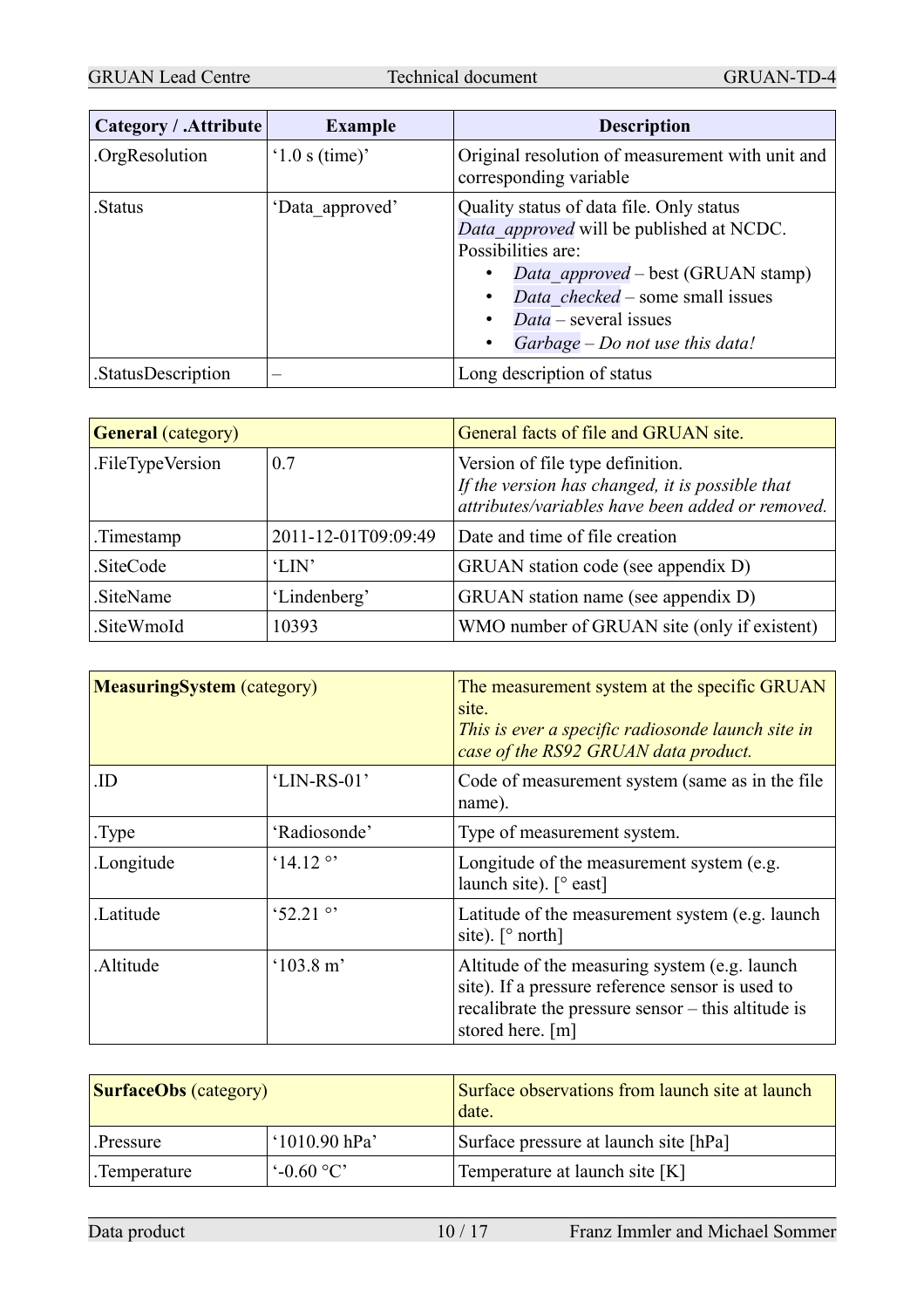GRUAN Lead Centre Technical document GRUAN-TD-4

| Category / .Attribute | <b>Example</b> | <b>Description</b>                     |
|-----------------------|----------------|----------------------------------------|
| RelativeHumidity      | $99.0\%$       | Relative humidity at launch site [%RH] |

| <b>Ascent</b> (category)       |                         | Facts of sonde ascent                                                                                                                            |
|--------------------------------|-------------------------|--------------------------------------------------------------------------------------------------------------------------------------------------|
| .ID                            | 4329                    | [internal use only] $-$ ID of the event (radiosonde<br>launch) from the GRUAN meta data-base<br>(GMDB).                                          |
| .StandardTime                  | 2011-12-01T06:00:00     | Standard (or scheduled, synop) time for launch<br>(same as in the file name). 'Scheduled' mostly<br>means WMO required, e.g. 00, 06, 12, 18 UTC. |
| StartTime                      | 2011-12-01T05:07:36     | Actual time of the launch (UTC)                                                                                                                  |
| BalloonNumber                  | $\mathbf{1}$            | Number of balloon (in case several balloons were<br>launched at the same .StandardTime; same as in<br>the file name).                            |
| .BalloonType                   | 'TA600'                 | Code of balloon type (codes are defined in the<br>GRUAN meta database - GMDB)                                                                    |
| .UnwinderType                  | 'UW-V30'                | Code of unwinder type (codes are defined in the<br>GRUAN meta database - GMDB)                                                                   |
| FillingWeight                  | $^{\circ}300.0~{\rm g}$ | Weight under the balloon to determine the filling<br>[g]                                                                                         |
| Payload                        | $^{\circ}300.0~{\rm g}$ | Weight of all components attached underneath the<br>balloon [g]                                                                                  |
| .GrossWeight                   | $900.0\,\mathrm{g}$     | Weight of all components to launch (balloon<br>sonde) [g]                                                                                        |
| .IncludeDescent                | $^{\circ}$ no'          | Are the descent data included in this file?<br>[yes $/$ no]                                                                                      |
| .BurstpointAltitude            | 31782.0 m'              | Altitude of pressure [m]                                                                                                                         |
| .BurstpointPressure            | '8.60 hPa'              | Pressure of burstpoint [hPa]                                                                                                                     |
| .TropopauseHeight              | '12092.1 m'             | Height/altitude of WMO tropopause [m]                                                                                                            |
| .Tropopause-<br>Temperature    | '203.9 K'               | Temperature at WMO tropopause [K]                                                                                                                |
| TropopausePressure             | '187.8 hPa'             | Pressure at WMO tropopause [hPa]                                                                                                                 |
| .TropopausePot-<br>Temperature | '328.8K'                | Potential temperature at WMO tropopause [K]                                                                                                      |

| <b>Instrument</b> (category)  |  | Instrument of measuring (sonde)                                                             |  |  |
|-------------------------------|--|---------------------------------------------------------------------------------------------|--|--|
| 'F3641355'<br>SerialNumber    |  | Serial number of instrument                                                                 |  |  |
| $RS92-SGP'$<br>$\vert$ . Type |  | Identifier of the instrument type (codes are<br>defined in the GRUAN meta database - GMDB). |  |  |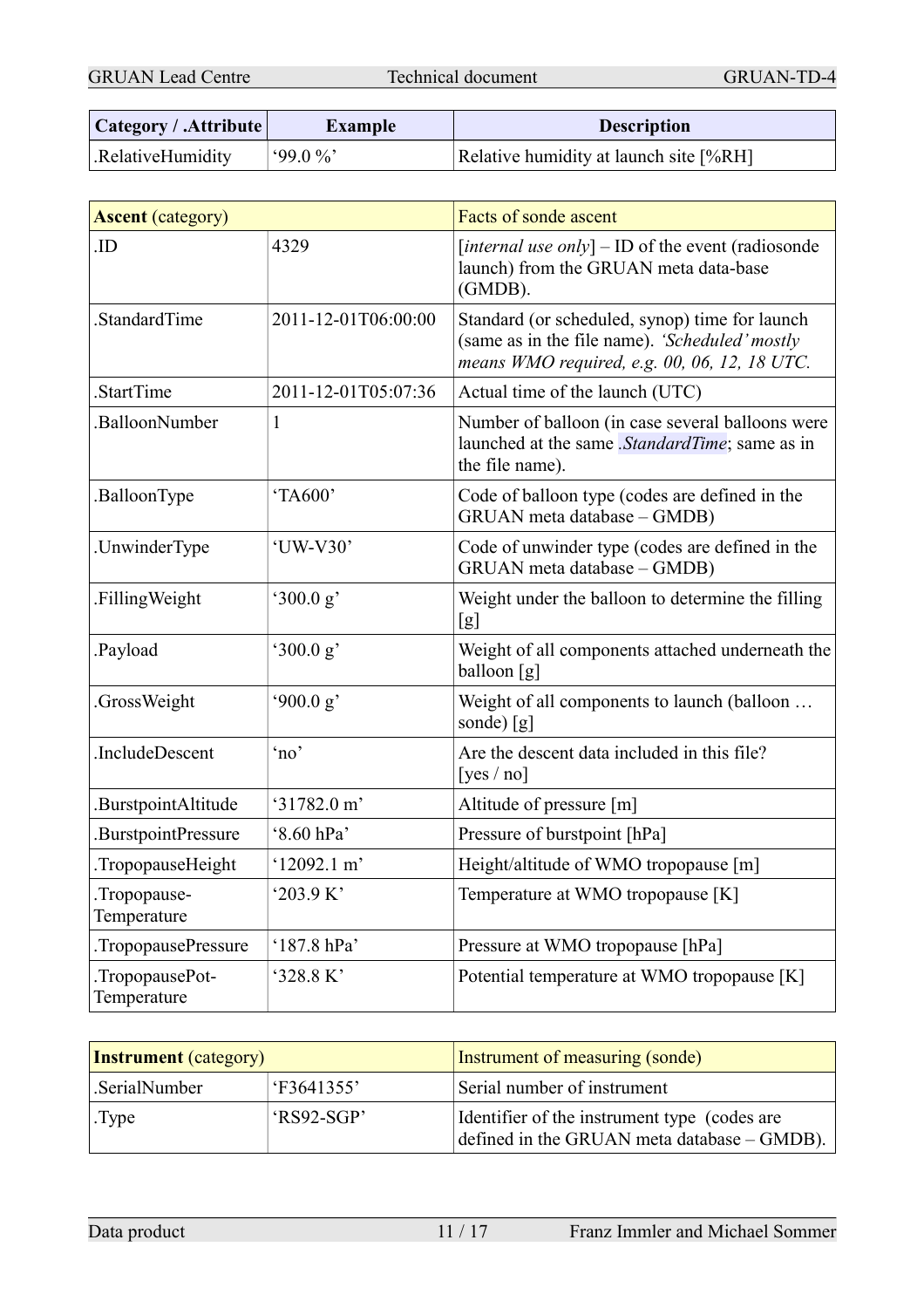| Category / .Attribute | <b>Example</b>     | <b>Description</b>                                                                                                                                                       |
|-----------------------|--------------------|--------------------------------------------------------------------------------------------------------------------------------------------------------------------------|
| TypeFamiliy           | 'RS92'             | Identifier for the instrument family (codes are<br>defined in the GRUAN meta database – GMDB).                                                                           |
| .Manufacturer         | 'Vaisala'          | Name of the instrument manufacturer                                                                                                                                      |
| .Weight               | $^{\circ}285.0 g'$ | Weight of the instrument in [g]                                                                                                                                          |
| .TelemetrySonde       | 'RS92'             | $[not relevant]$ – Code of the instrument family of<br>the used telemetry sonde. This is only relevant for<br>sondes, which have no own telemetry (like CFH,<br>COBALD). |
| .SoftwareVersion      | 3.64.1'            | Used version of telemetry/processing software.                                                                                                                           |

#### *Appendix B Variables (data columns)*

The units of the variables follow the CF-1.4 convention. Here some remarks to understand:

- <span id="page-11-0"></span>• deg – decimal degree
- deg east decimal degree (W  $\rightarrow$  E; -180  $\rightarrow$  +180)
- deg north decimal degree  $(S \rightarrow N; -90 \rightarrow +90)$
- $\bullet$  1 no unit
	- If percentage [%] is required such as for relative humidity, multiply the value in the column by 100.
	- Mixing ratio is always given in volume mixing ratio with unit 1.

| Table 2: Variables of RS92 GRUAN data product files |  |  |  |  |  |  |
|-----------------------------------------------------|--|--|--|--|--|--|
|-----------------------------------------------------|--|--|--|--|--|--|

| <b>Variable</b> | Unit | <b>Description</b>                                                                                                                              |  |
|-----------------|------|-------------------------------------------------------------------------------------------------------------------------------------------------|--|
| time            | S    | Time in seconds after launch                                                                                                                    |  |
| press           | hPa  | Air pressure derived from pressure sensor measurement and<br>GPS altitude measurement (upper altitude range).                                   |  |
| u_press         | hPa  | Total uncertainty of the air pressure dominated by correlated<br>uncertainty.                                                                   |  |
| temp            | K    | Air temperature                                                                                                                                 |  |
| u temp          | K    | Total uncertainty of temperature composed of both correlated<br>and uncorrelated components, both are provided in extra<br>columns (see below). |  |
| rh              | 1    | Relative humidity over liquid water using Hyland and<br>Wexler's formula.                                                                       |  |
| u rh            | 1    | Total absolute uncertainty of relative humidity (correlated and<br>uncorrelated components are provided in extra variables (see<br>below).      |  |
| wdir            | deg  | Wind direction in degrees from north derived from smoothed<br>GPS data                                                                          |  |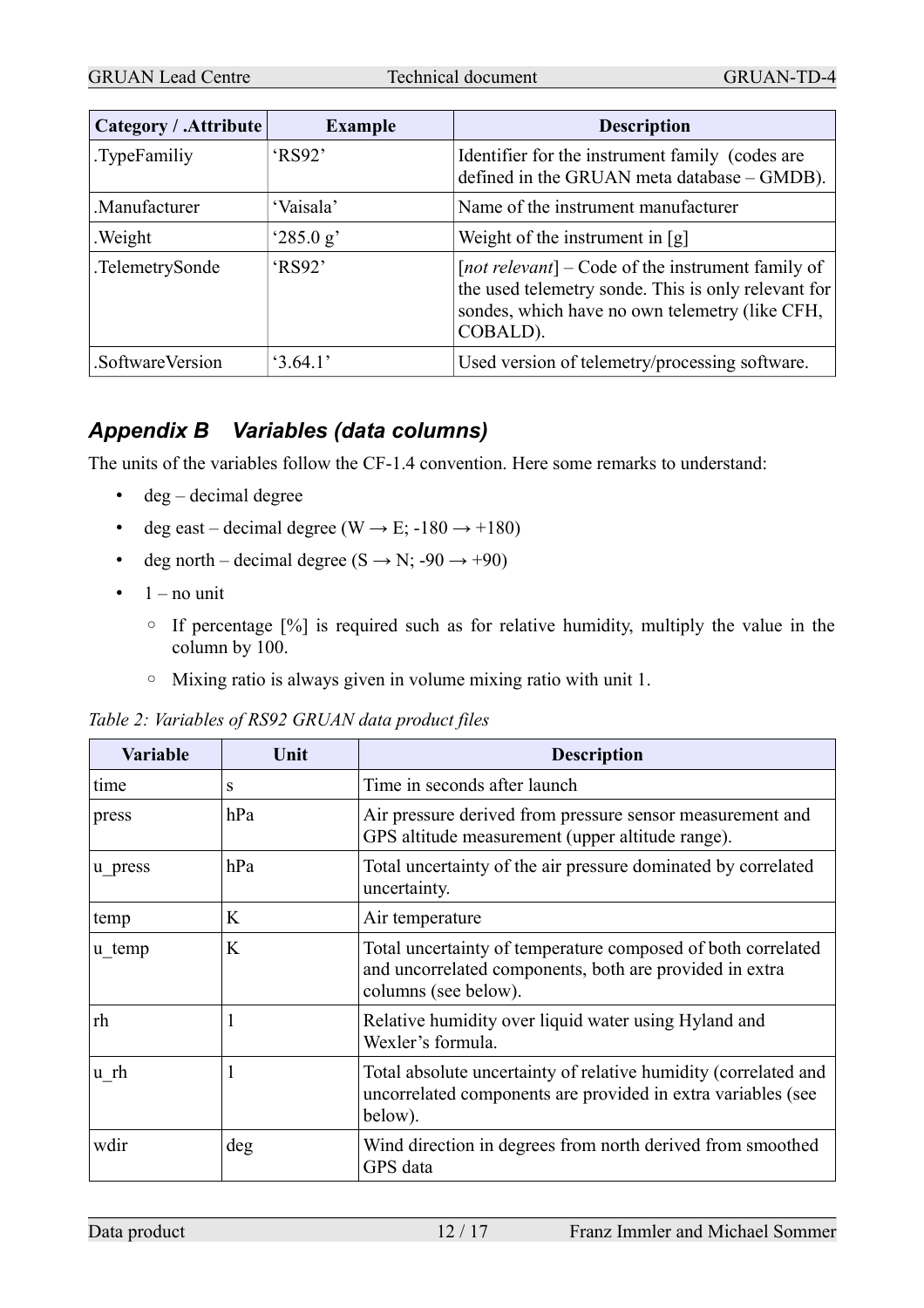| <b>Variable</b> | Unit         | <b>Description</b>                                                                                                                                                 |  |
|-----------------|--------------|--------------------------------------------------------------------------------------------------------------------------------------------------------------------|--|
| u dwir          | deg          | Uncertainty of the wind direction. It is calculated as the<br>statistical uncertainty of the mean.                                                                 |  |
| wspeed          | m/s          | Wind speed derived from smoothed GPS data.                                                                                                                         |  |
| u wspeed        | m/s          | Uncertainty of the wind speed. It is calculated as the statistical<br>uncertainty of the mean.                                                                     |  |
| geopot          | m            | Geopotential height calculated from air pressure and GPS<br>altitude (upper altitude range).                                                                       |  |
| lon             | deg east     | Longitude                                                                                                                                                          |  |
| lat             | deg north    | Latitude                                                                                                                                                           |  |
| alt             | m            | Geometric altitude above sea level calculated from air<br>pressure and GPS altitude (upper altitude range).                                                        |  |
| u alt           | m            | Uncertainty of the geometric altitude, dominated by correlated<br>uncertainty.                                                                                     |  |
| u               | m/s          | Zonal wind, this column provides unfiltered, raw data                                                                                                              |  |
| $\mathbf{V}$    | m/s          | Meridional wind, this column provides unfiltered, raw data                                                                                                         |  |
| <b>FP</b>       | K            | Frost-point temperature calculated from rh and temp using<br>Hyland and Wexler's formula.                                                                          |  |
| <b>WVMR</b>     | $\mathbf{1}$ | Water vapour volume mixing ratio calculated from rh, temp<br>and <i>press</i> .                                                                                    |  |
| asc             | m/s          | Ascent rate of the radiosonde                                                                                                                                      |  |
| SWrad           | $W/m^2$      | Short-wave radiation retrieved from a radiation transfer model<br>for the current solar zenith angle.                                                              |  |
| u SWrad         | $W/m^2$      | Uncertainty of solar radiation estimated from scenarios with<br>different cloud, aerosol and albedo parameters.                                                    |  |
| cor temp        | K            | Radiation bias correction of temperature.                                                                                                                          |  |
| u cor temp      | K            | Correlated uncertainty component of the air temperature<br>derived from estimated of uncertainty in calibration and<br>radiation correction.                       |  |
| u std temp      | K            | Standard deviation from the mean of the air temperature,<br>characterising the noise in the measurement.                                                           |  |
| u cor rh        | $\mathbf{1}$ | Correlated uncertainty component of the air temperature<br>derived from estimated of uncertainty in calibration, radiation<br>correction, and time-lag correction. |  |
| u std rh        | 1            | Standard deviation of the relative humidity, characterising the<br>noise in the measurement after the time-lag correction.                                         |  |
| cor rh          | $\mathbf{1}$ | Correction applied to the relative humidity (difference from<br>raw and corrected data).                                                                           |  |
| res rh          | 1            | Time resolution of the relative humidity measurement after the<br>time-lag correction $(1/f_c)$ of altitude-dependent averaging<br>kernel).                        |  |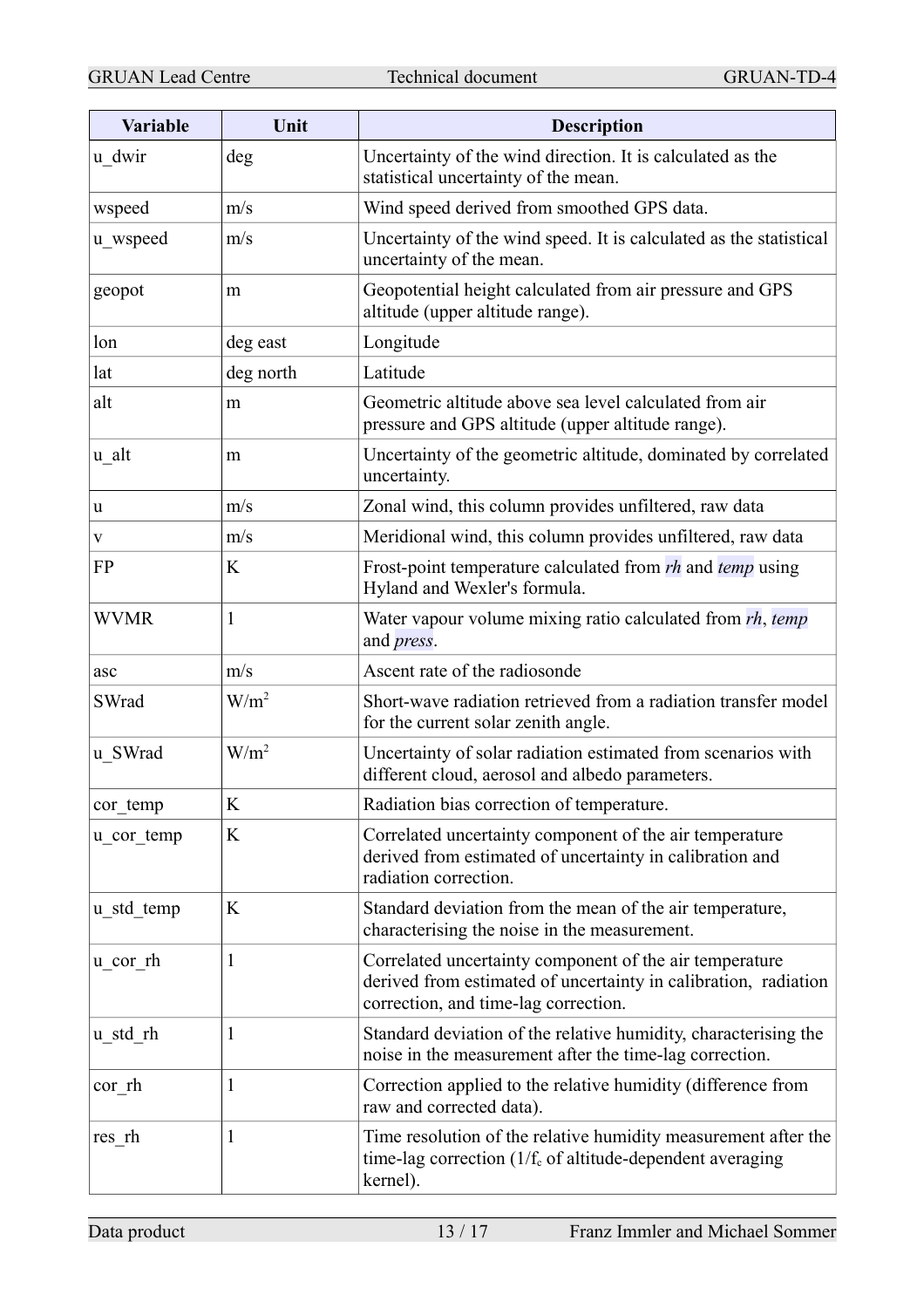### <span id="page-13-0"></span>*Appendix C Variable attributes*

The variable attributes include standardised attributes from CF-1.4 [see Eaton et al., 2009] and special attributes, defined for GRUAN purposes (starting with *g\_*).

| <b>Attribute</b> | <b>Example</b><br>(variable wspeed)                             | <b>Description</b>                                                                                             |
|------------------|-----------------------------------------------------------------|----------------------------------------------------------------------------------------------------------------|
|                  | <b>CF</b> specific variable attributes [see Eaton et al., 2009] |                                                                                                                |
| standard name    | 'wind speed'                                                    | Standard name of the field. (compatible with the<br>standard CF-1.4 <sup>1</sup> , where applicable)           |
| units            | $\mathrm{m}$ s-1'                                               | SI unit (confirm to $CF-1.4^1$ )                                                                               |
| long name        | 'Wind Speed'                                                    | Name of the variable                                                                                           |
| comment          | 'Wind speed'                                                    | Brief description of variable, might include some<br>information about the processing.                         |
| coordinates      | 'lon lat alt'                                                   | List of relevant coordinate variables (mostly 'lon lat<br>$alt$ ).                                             |
| related columns  | 'u wspeed'                                                      | List of other variables (columns) in this table that is<br>related to this one (e.g. uncertainties, biases, ). |
| positive         |                                                                 | Direction of increasing coordinate ['up' / 'down']<br>(relevant only for variable <i>alt</i> ).                |

*Table 3: Variable attributes saved in the GRUAN data product files*

|                 | <b>GRUAN</b> specific variable attributes |                                                                                                                                                                                                             |  |  |  |
|-----------------|-------------------------------------------|-------------------------------------------------------------------------------------------------------------------------------------------------------------------------------------------------------------|--|--|--|
| g source desc   | 'RS92'                                    | Source table (in dc3db-file) from which raw data<br>were retrieved and codes for processing steps                                                                                                           |  |  |  |
| g_resolution    | '40.0 s (time)'                           | $1/f_c$ of smoothing filter that was applied                                                                                                                                                                |  |  |  |
| g format format | F6.2'                                     | [internal use] – Format code (Fortran-like) for output<br>in ASCII files.                                                                                                                                   |  |  |  |
| g_format_type   | 'FLT'                                     | [ <i>internal use</i> ] – Internal code of format type (e.g.<br>FLT for floating-point number)                                                                                                              |  |  |  |
| g format width  | $\mathcal{L}(6)$                          | [ <i>internal use</i> ] – Width of formatted value                                                                                                                                                          |  |  |  |
| g_format_nan    | 'NaN'                                     | [internal use] – Internal format for missing values                                                                                                                                                         |  |  |  |
| g column type   | 'original data'                           | Type of data (of this variable):<br>original data<br>derived data product<br>total uncertainty<br>standard deviation<br>correlated uncertainty<br>٠<br>uncorrelated uncertainty<br>resolution<br>correction |  |  |  |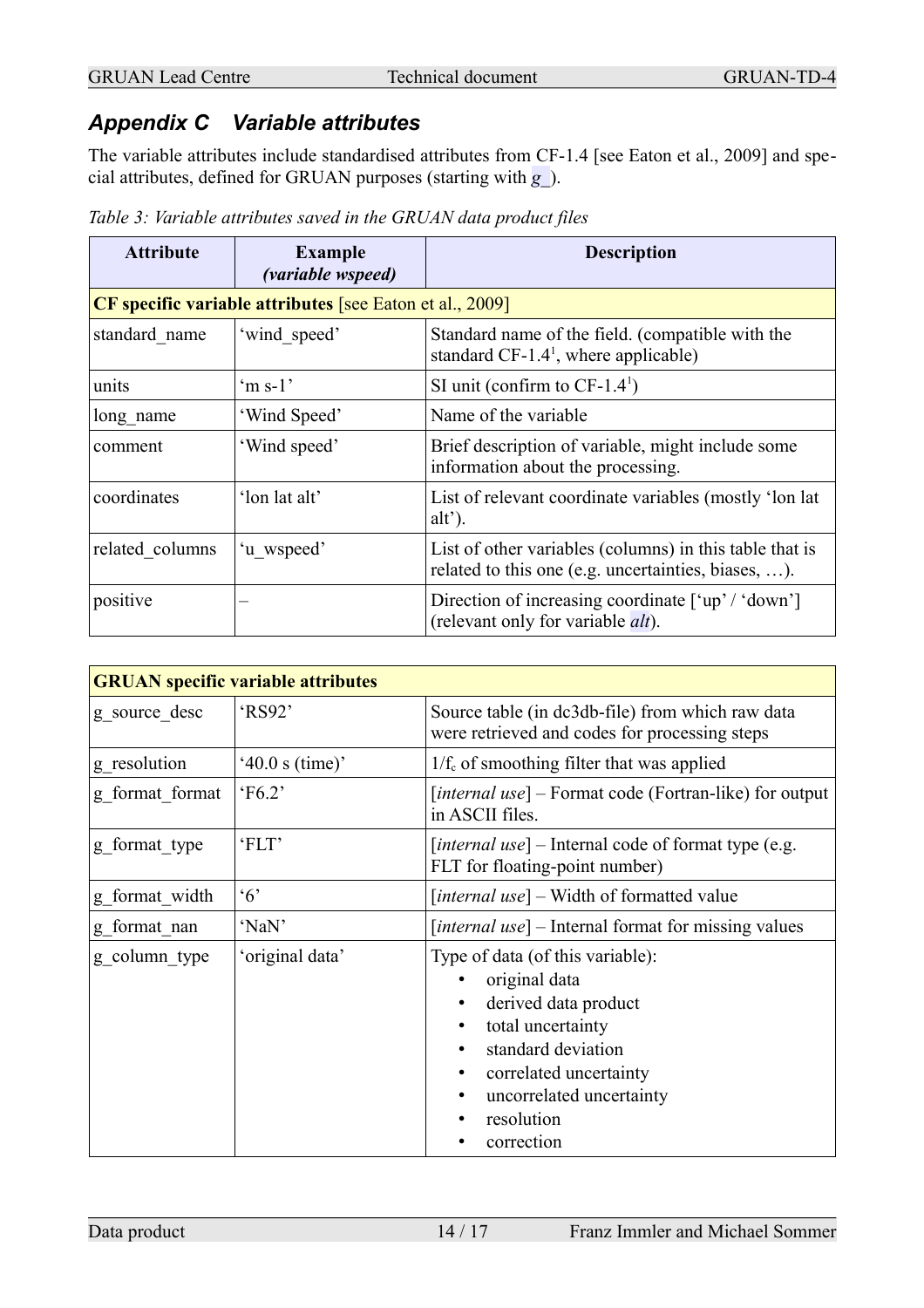| <b>Attribute</b> | <b>Example</b><br>(variable wspeed)                    | <b>Description</b>                                                                                                                                                                                                                                                                                                                                                                                                                                                                                                                                                                                                                                                                                                                                                                                                                            |
|------------------|--------------------------------------------------------|-----------------------------------------------------------------------------------------------------------------------------------------------------------------------------------------------------------------------------------------------------------------------------------------------------------------------------------------------------------------------------------------------------------------------------------------------------------------------------------------------------------------------------------------------------------------------------------------------------------------------------------------------------------------------------------------------------------------------------------------------------------------------------------------------------------------------------------------------|
|                  | g processing flag uncertainty calculated,<br>smoothed' | Description of processing steps that were performed:<br>raw: data were processed from raw data, i.e.<br>the table FRAWPTU was used, not FLEDT or<br>other preprocessed sources<br>corrected: data was corrected for known<br>$bias(es)$ .<br><i>uncertainty calculated</i> : the uncertainty was<br>calculated and added as an additional variable<br>to the table bias corrected: a bias correction<br>was applied to this field<br><i>individually smoothed</i> : the field<br>was<br>smoothed with a digital filter with a cut-off-<br>frequency $f_c = 1$ /resolution<br>GC checks are positive: ground check correc-<br>tion are within specified limits<br><i>additional GC positive:</i> deviation observed in<br>100 % pot are within specifications<br>spikes removed: positive spikes in temperat-<br>ure profile have been removed |

<sup>1</sup> CF-1.4: NetCDF Climate and Forecast CF Metadata Convention, Version 1.4, 2009-02-27, [Eaton at al., 2009]

### <span id="page-14-0"></span>*Appendix D GRUAN stations*

| Code       | <b>Name</b>       | Country          | <b>Position</b><br>(Lat/Lon/Alt)                  | <b>International Name</b>                                                 | <b>Operator</b>               | <b>WMO</b> |
|------------|-------------------|------------------|---------------------------------------------------|---------------------------------------------------------------------------|-------------------------------|------------|
| <b>BAR</b> | Barrow            | <b>USA</b>       | $71.32^{\circ}$<br>$-156.61^{\circ}$<br>8 m       | North Slope of Alaska<br>(NSA) Barrow Facility                            | <b>ARM</b>                    |            |
| <b>BEL</b> | <b>Beltsville</b> | <b>USA</b>       | $39.05^{\circ}$<br>$-76.88^{\circ}$<br>53 m       | <b>Howard University</b><br><b>Beltsville Observation</b><br><b>Site</b>  | <b>HOWAR</b><br>D             |            |
| <b>BOU</b> | Boulder           | <b>USA</b>       | $39.95^\circ$<br>$-105.20^{\circ}$<br>1743 m      | National Center for<br>Atmospheric Research -<br>Marshall Field Test Site | <b>GDM</b><br>(ESRL,<br>NOAA) |            |
| CAB        | Cabauw            | Nether-<br>lands | $51.97^{\circ}$<br>$4.92^\circ$<br>1 <sub>m</sub> | Cabauw Experimental<br>Site for Atmospheric<br>Research (CESAR)           | <b>KNMI</b>                   |            |

*Table 4: GRUAN stations with several details including GRUAN code and name*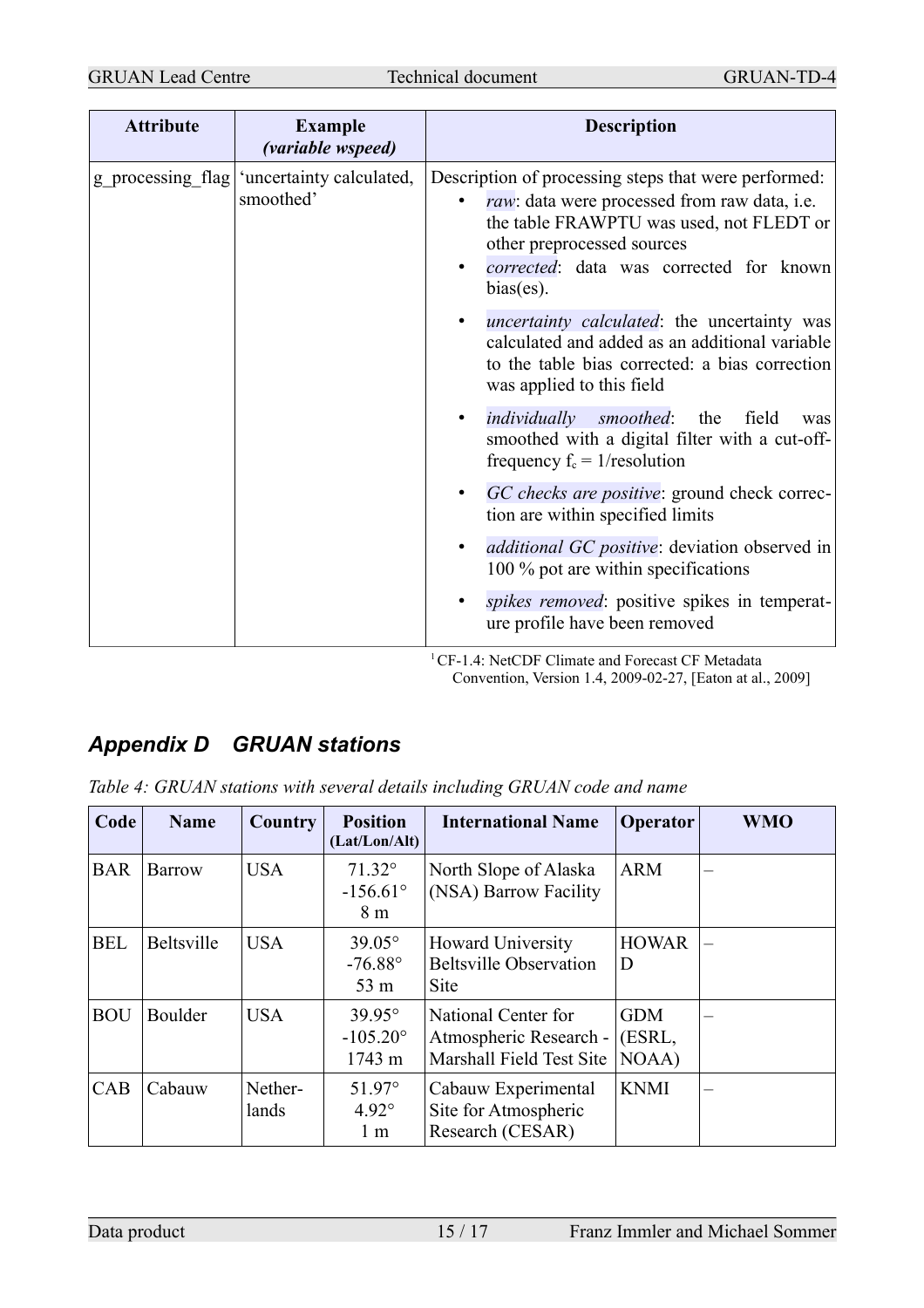GRUAN Lead Centre Technical document GRUAN-TD-4

| Code       | <b>Name</b> | <b>Country</b>                | <b>Position</b><br>(Lat/Lon/Alt)                       | <b>International Name</b>                                                                                | Operator             | <b>WMO</b>                 |
|------------|-------------|-------------------------------|--------------------------------------------------------|----------------------------------------------------------------------------------------------------------|----------------------|----------------------------|
| <b>DAR</b> | Darwin      | Australia                     | $-12.43^{\circ}$<br>130.89°<br>30 <sub>m</sub>         | <b>Tropical Western</b><br>Pacific (TWP) Darwin<br>Site                                                  | <b>ARM</b>           | 94120<br><b>DARWIN</b>     |
| LAU        | Lauder      | <b>New</b><br>Zealand         | $-45.05^{\circ}$<br>169.68°<br>370 m                   | Lauder Atmospheric<br><b>Research Station</b>                                                            | <b>NIWA</b>          |                            |
| <b>LIN</b> | Lindenberg  | Germany                       | 52.21°<br>$14.12^{\circ}$<br>110 m                     | Lindenberg<br>Meteorological<br>Observatory - Richard<br>Aßmann Observatory                              | <b>DWD</b>           | 10393<br><b>LINDENBERG</b> |
| <b>MAN</b> | Manus       | Papua<br><b>New</b><br>Guinea | $-2.06^{\circ}$<br>147.42°<br>6 m                      | <b>Tropical Western</b><br>Pacific (TWP) Manus<br>Site                                                   | <b>ARM</b>           |                            |
| <b>NAU</b> | Nauru       | Nauru                         | $-0.52^{\circ}$<br>166.92°<br>7 <sub>m</sub>           | <b>Tropical Western</b><br>Pacific (TWP) Nauru<br>Site                                                   | <b>ARM</b>           | 91532<br><b>NAURU</b>      |
| <b>PAY</b> | Payerne     | Switzer-<br>land              | $46.81^{\circ}$<br>$6.95^\circ$<br>491 m               | MeteoSwiss aerological<br>station Payerne                                                                | <b>MSWISS</b>        | 06610<br><b>PAYERNE</b>    |
| POT        | Potenza     | Italy                         | $40.60^\circ$<br>$15.72^{\circ}$<br>720 m              | <b>National Research</b><br>Council - Institute of<br>Methodologies for<br><b>Environmental Analysis</b> | <b>IMAA</b><br>(CNR) |                            |
| <b>SGP</b> | Lamont      | <b>USA</b>                    | $36.60^\circ$<br>$-97.49^{\circ}$<br>320 m             | <b>Southern Great Plains</b><br>(SGP) Central Facility                                                   | <b>ARM</b>           |                            |
| <b>SOD</b> | Sodankyla   | Finland                       | 67.37°<br>$26.63^\circ$<br>179 m                       | Finnish Meteorological<br><b>Institute Arctic</b><br><b>Research Centre</b>                              | <b>FMI</b>           | 02836<br>SODANKYLÄ         |
| <b>TAT</b> | Tateno      | Japan                         | $36.06^{\circ}$<br>$140.13^{\circ}$<br>31 <sub>m</sub> | Tateno Aerological<br>Observatory                                                                        | <b>JMA</b>           | 47646<br><b>TATENO</b>     |
| <b>XIL</b> | Xilinhot    | China                         | 43.95°<br>$116.12^{\circ}$<br>1013 m                   | Xilinhot National<br><b>Climate Observation</b>                                                          | <b>IMWB</b>          | 54102<br><b>XILINHOT</b>   |